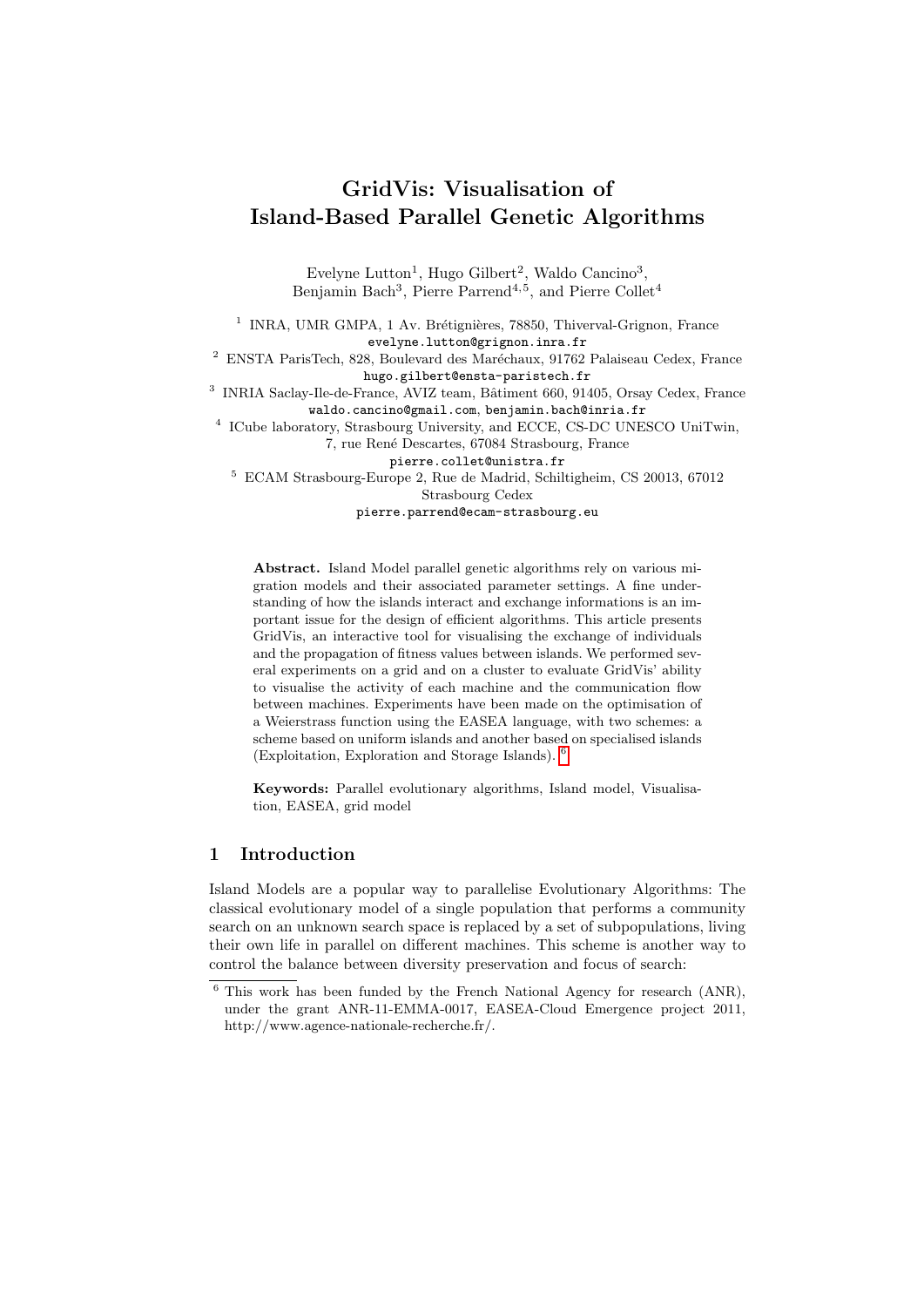- It has been proved that having multiple subpopulations helps to preserve genetic diversity, since each island can potentially follow a different search trajectory through the search space[\[1\]](#page-9-0).
- Global search ability is maintained by periodically exchanging individuals between machines in a process called migration.

Migration is thus an important component of islands models, which is controlled by parameters, such as migration interval to set the number of generations between two migrations, and *migration size* to define the number of migrating individuals. Due to these additional parameters, it is obvious that a careful parameter setting is a condition to get efficient island models schemes. Theoretical and experimental studies may help to find typical settings, however ad hoc tuning remains the favourite method for addressing most of the real life optimisation problems. Visualisation of algorithmic behaviour is the approach that becomes more and more popular for this purpose, as soon as it is able to provide infomation in a condensed, visual, and easily interpretable way [\[2](#page-10-0)[,3](#page-10-1)[,4\]](#page-10-2). The visualisation of evolutionary algorithms is now drawing more and more attention in the community (see for instance the VizGec Workshop series at GECCO conference[7](#page-1-0) ), and specialised visualisation tools are distributed for various purpose (see Section [2\)](#page-1-1).

In this paper, we present a visualisation tool specifically developed for islandbased evolutionary algorithms, called GridVis. Thanks to the EASEA language, communications between machines are collected during execution into log files local to each machine, then grouped, and visualised after execution as a heatmap matrix. Various tools allow examining data at different scales with respect to groups of machines, time or fitness of individual exchanged. Detailed views of the activity of each machine (sending or receiving) are also available.

The remainder of this paper is organised as follows. Section [2](#page-1-1) gives an overview of visualisation challenges for evolutionary algorithms, with a focus on what is specific to parallel evolutionary algorithms. Section [2](#page-1-1) also presents the EASEA language and its parallel implementation based on an Island Model. GridVis is presented in Section [3,](#page-3-0) followed by an experimental analysis in Section [4.](#page-6-0) Results of our experiments are discussed in Section [4.2.](#page-6-1) Section [5](#page-9-1) concludes our work and discusses future research directions.

## <span id="page-1-1"></span>2 Background

Visualising evolutionary algorithms (EA) is complex, since many different scales and many different objects need to be visualised. Existing tools fall into two major groups: a) off-line tools or post-mortem analysis, which try to give an image as precise as possible of all the phenomena which occured during one or several runs  $[5,6,7,8,9,10,8]$  $[5,6,7,8,9,10,8]$  $[5,6,7,8,9,10,8]$  $[5,6,7,8,9,10,8]$  $[5,6,7,8,9,10,8]$  $[5,6,7,8,9,10,8]$  $[5,6,7,8,9,10,8]$ , and b) on-line tools, which are usually less complex as they monitor what is currently happening during a run [\[11](#page-10-9)[,12](#page-10-10)[,13](#page-10-11)[,14,](#page-10-12)[15\]](#page-10-13). The following issues are desirable objectives for EA visualisation [\[7](#page-10-5)[,16](#page-10-14)[,17,](#page-10-15)[18\]](#page-10-16), they consider different levels:

<span id="page-1-0"></span><sup>7</sup> http://www.vizgec.ex.ac.uk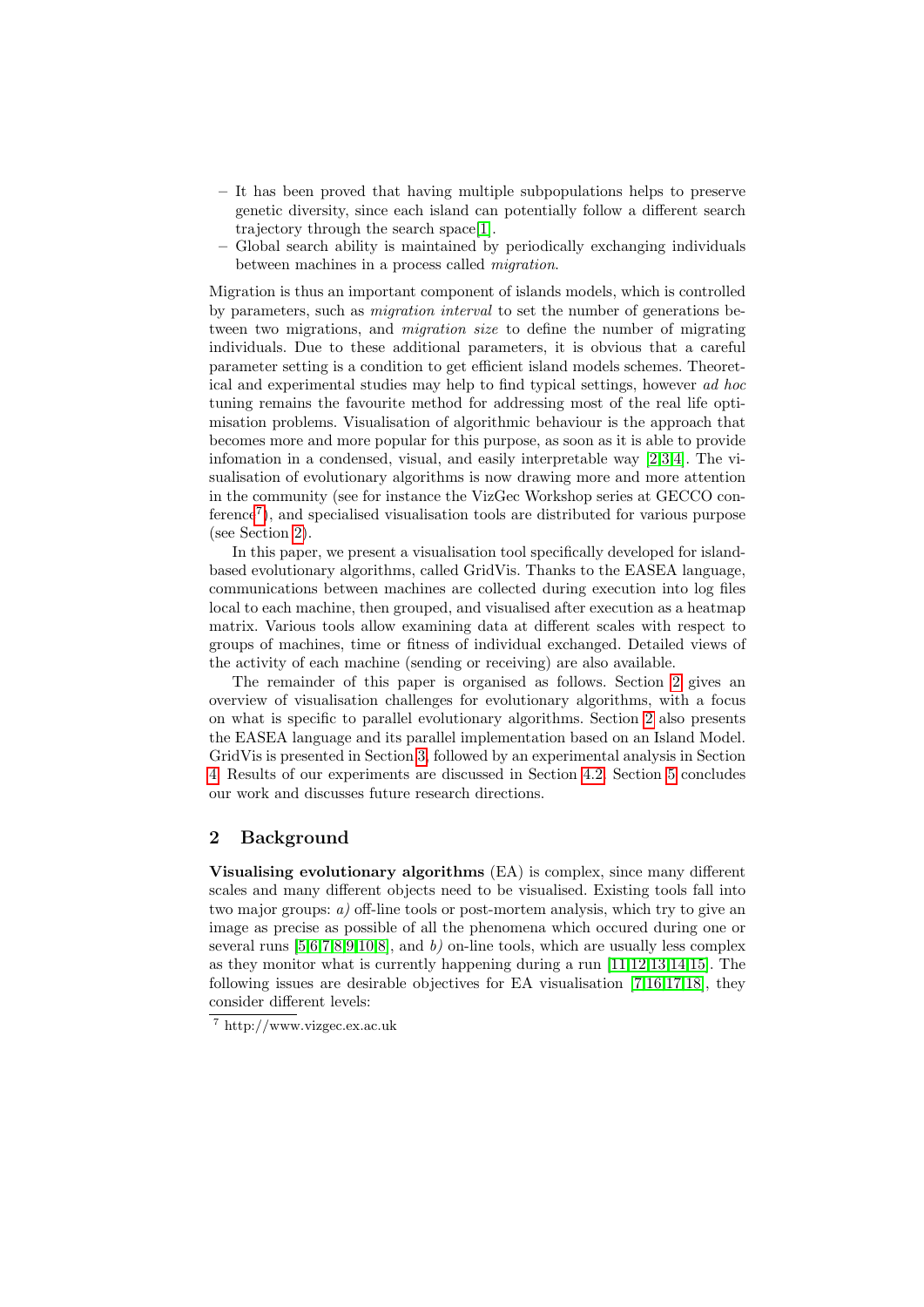- Individual level: How to visualise a solution to the problem: both genome and phenotype? How to deal with problem dependent data?
- Population level: How to display statistics, convergence, loss of diversity, and lineage of a good solution?
- Process level: How to highlight the effects of genetic operators and other parameter settings?
- $-$  *Output:* How to visualise the result, particularly in non-standard EAs like multi-objective or cooperative-coevolution EAs?

Visualising parallel and multi-population EAs is a topic which is explored only to a limited extend in the literature so far. For instance, Pohlheim [\[4\]](#page-10-2) succinctely presents some tools to visualise sub populations and migration effects as 2D coloured plot diagrams.

Stakes in visualising generic parallel processes are depicted in particular in [\[19](#page-10-17)[,20,](#page-11-0)[21\]](#page-11-1). [\[20\]](#page-11-0) underlines the importance of monitoring asynchronous, distributed algorithms on multiple processors for detecting inconsistencies in the algorithms, to get performance parameters and to develop a conceptual understanding of the algorithm's behaviour. Morrow and Gosh also highlight the computational cost of such a visualisation system if used on-line. Brown et al. [\[21\]](#page-11-1) report on dynamic visualisations of parallel algorithms for a specific architecture (torus computers), based on a language for encoding optimisation algorithms.

This topic is tightly bound with a broader related research topic: program visualisation. [\[22\]](#page-11-2), for instance, reports a survey (until 1993) and proposed a taxonomy of program visualisation tools (visualisations for performance tuning, debugging, teaching or understanding the behaviour of programs). A more recent survey of 18 different algorithm visualisation systems [\[23\]](#page-11-3) focusses on their use in education. It seems clear that the use of a description language makes visualisations less dependent from architecture. GridVis has been developed in a similar spirit, based on the EASEA language described hereafter.

EASEA (for EAsy Specification of Evolutionary Algorithms) [\[24](#page-11-4)[,25\]](#page-11-5) was initially designed to assist users in producing an evolutionary algorithm from a given problem description. It is based on a C-like language that contains code for the genetic operators (crossover, mutation, initialisation and evaluation) and the genome structure. These functions are written in a dedicated description file, the .ez file. Out of them, EASEA generates a complete evolutionary algorithm with potential parallelisation of evaluation over GPGPUs[\[26\]](#page-11-6), or over a cluster of heterogeneous machines, in the case of an island model. The generated source file for the evolutionary algorithm is user-readable. It can be used as-is, or as a primer, to be manually extended by an expert programmer.

The island model is an efficient and simple way to parallelise evolutionary algorithms [\[27\]](#page-11-7), because it often results in important speedup. In a cluster of computers, every node, which can be seen as an island, runs a complete evolutionary algorithm, which can be seen as an island. A migration mechanism allows periodically exporting some individuals to the other nodes. EASEA implements islands using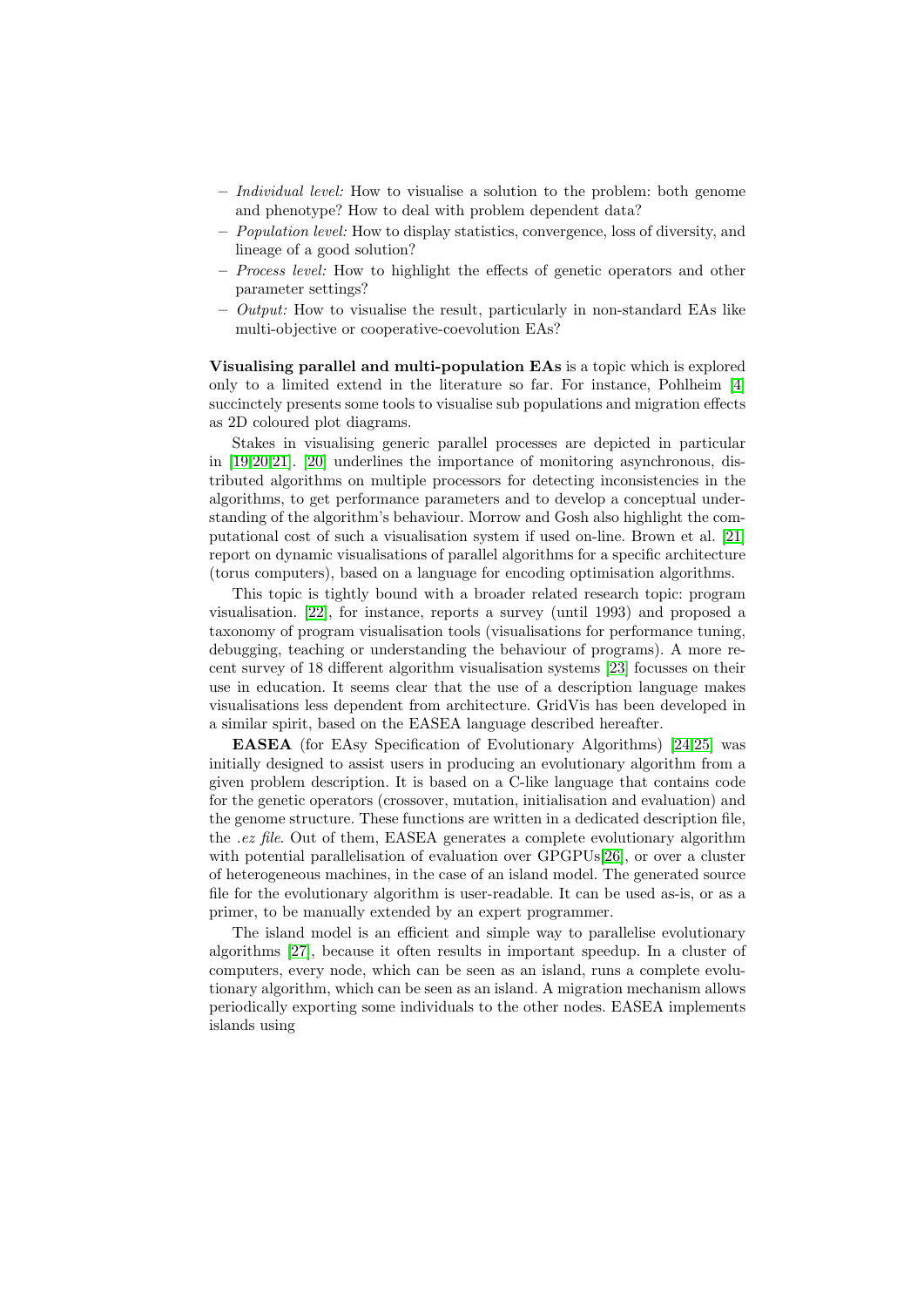- exchanges between nodes limited by the migration interval, i.e. the migration of one individual every  $n$  generations, and the migration size, the number of individuals that migrate. This protocol sets up a very lightweight asynchronous communication.
- a loosely connected model that is based on UDP, which allows parallelising over neighbour or distant machines (cluster or grid computing).

Extensions of EASEA to grid and cloud computing are currently under devel-opment through the EASEA-Cloud project<sup>[8](#page-3-1)</sup>.



# <span id="page-3-0"></span>3 GridVis

<span id="page-3-2"></span>Fig. 1. GridVis Interface visualisation of a grid with 20 machines, using a matrix representation (a). User control is provided by (b) buttons to change the matrix row and column order, and (c,d,e) the shown time interval.

GridVis has been developed in Java, to monitor how the islands communicate: Which machines exchange individuals? When and how much individuals are exchanged? How fit are they? Which machines are the central ones? Are there clusters of exchange? We model the computer cluster that is running the island model, as dynamic network with weighted edges (number and fitness of individuals) and use an adjacency matrix for visualization (Figure [1\(](#page-3-2)a)). Each computer

<span id="page-3-1"></span><sup>8</sup> ANR-11-EMMA-0017, Emergence project 2011, http://www.agence-nationalerecherche.fr/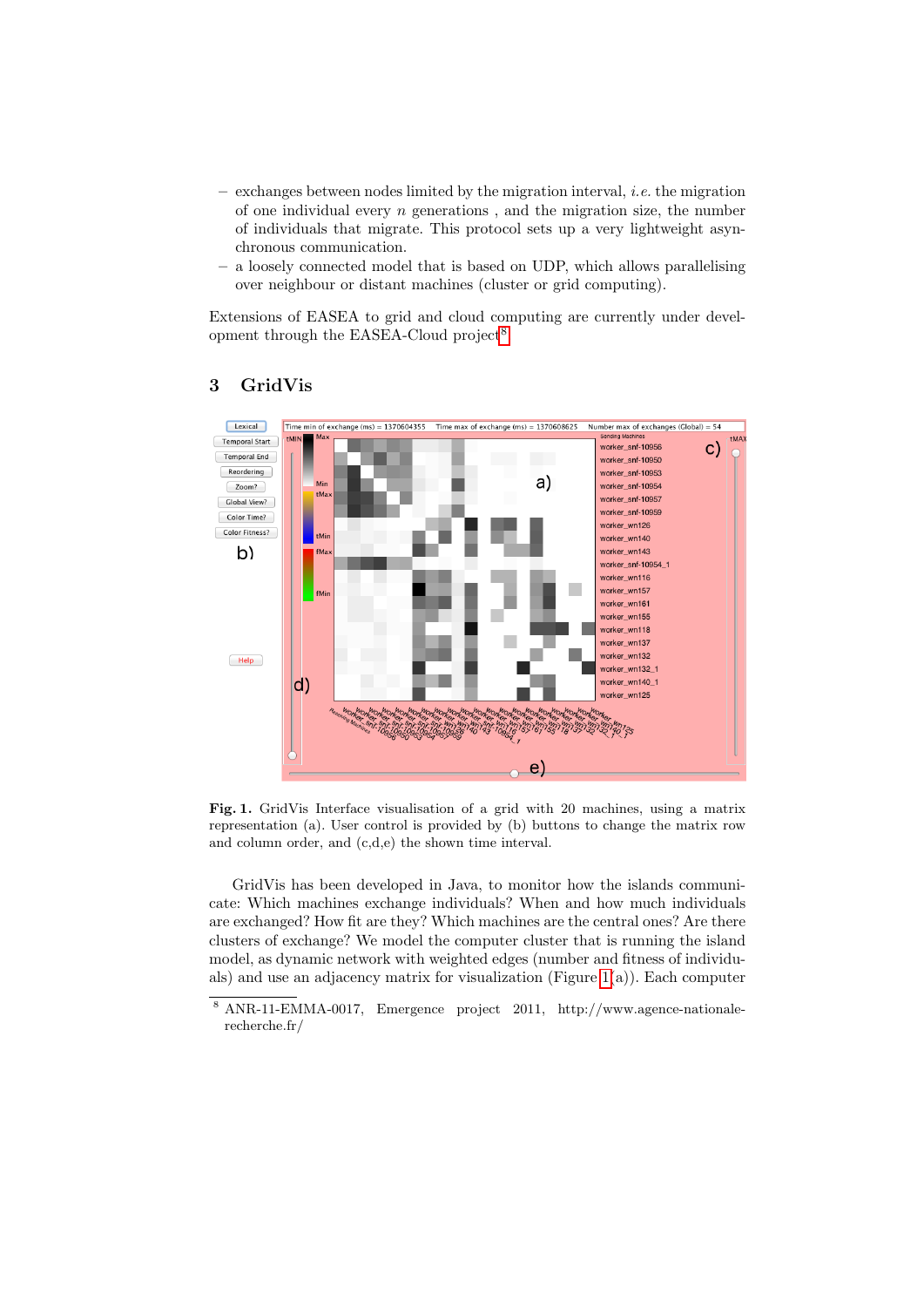in the cluster appears twice in the matrix, once as row and once as column. Cells in the matrix show information about the exchange between computers during evolution, for example, the amount of individuals exchanged (from row to column). Similar to heat maps [\[28\]](#page-11-8), exchange is mapped to darkness. Darker cells indicate a higher exchange rate.

While matrix visualizations have recently been applied to dynamic networks [\[29](#page-11-9)[,30\]](#page-11-10), heatmap visualisations have been used for many different purposes. For evolutionary algorithms visualisation, they have been used for instance for facilitating the exploration and interpretation of Pareto fronts [\[31\]](#page-11-11). This visualization scheme has been chosen for the following reasons:

- Visual simplicity: Brigthness and colour perception is pre-attentive, and clusters of islands with high exchange rates appear close, due to row and column reordering optimisation.
- Scalability: Matrices are well suited for visualising large networks (typical clusters contain about 100 machines) and with many relations between machines (individuals are potentially exchanged between all machines) [\[32\]](#page-11-12).

Figure [1](#page-3-2) shows the GridVis display for a grid of 20 and 100 machines (islands), respectively. The number of individuals sent during a time interval  $[t_{MIN}, t_{MAX}]$ from machine i to machine j is given by the grey level of cell  $(i, j)$  (white corresponds to no exchange, black is the highest count). Machines are identified by their names on row and columns. The time interval  $[t_{MIN}, t_{MAX}]$ , which determines the shown exchanges in the matrix, can be dynamically modified using sliders: independently for  $t_{MIN}$  (Figure [1\(](#page-3-2)b)) and  $t_{MAX}$  (Figure 1(c,d)) and as a sliding interval using the bottom bar (Figure [1\(](#page-3-2)e)). Numerical values (in  $ms$ for the time) are given in the white frame above the heat map. The following options can be activated on demand, using the buttons in Figure [1\(](#page-3-2)b):

- Row and column reordering: Rows and columns can be ordered (i) lexically, (ii) by time, or (iii) by similarity of activity. Lexical reordering consists in ordering according to line and column labels. Figure [2\(a\)](#page-5-0) illustrates a lexical reordering. The clusters (dark areas in the matrix), which appear using the lexical ordering, indicate that the algorithm choses machines for exchanging individuals, based on the machine's name; nodes of the first cluster had very different names from those of the second. Temporal reordering sorts the machines according to when the first individual was sent (Figure [2\(b\)\)](#page-5-1). Similarity ordering tries to place machines (rows and columns) with similar exchange behaviour, close together in order to make sub-clusters of machines visually appearing as dark areas in the matrix. Our ordering optimisation is done using a Traveling Salesman problem (TSP) resolver that takes the number of exchanged individuals as similarity.
- Zoom: Individual machines can be selected to get a focussed view, which shows the selected machines only, while using the entire space in the matrix.
- Grey level rescaling: each cell has a grey value computed by interpolation between 0 and the maximal number of individuals exchanged in the current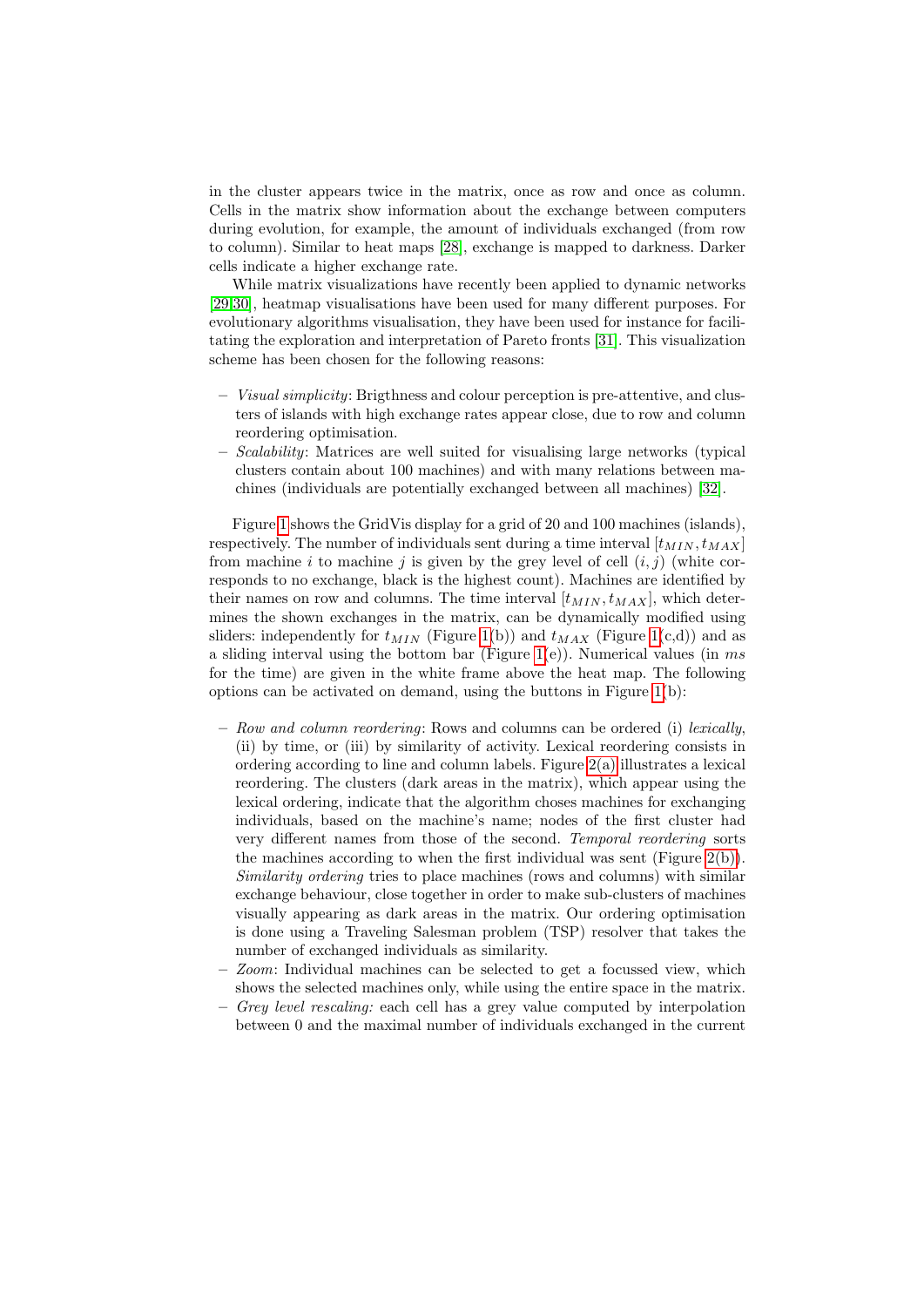<span id="page-5-0"></span>

<span id="page-5-1"></span>Fig. 2. Examples for row and column reordering strategies in GridVis. (a) Lexical reordering: Here, individuals are almost exclusively exchanged between machines of similar names. (b) Temporal Reordering: Here, after a period of exchange between a group of machines (upper-left grey block), some machines worked alone at different times (cells appearing as vertical bars). This effect is due to the grid middelware (Glite) for which the choice of number of islands is controlled but not their synchronisation.

time interval. The grey values are dynamically rescaled when the time interval is changed. The "global view" button cancels this rescaling so that grey levels correspond to the absolute global count of each cell.

– Colour representation: The cell colour intensity still represents the number of individuals exchanged, while a colour scale from blue via purple and beige to orange *(time coloring)* represents the time at which the first individual has been exchanged  $(t_{MIN}$  is blue and  $t_{MAX}$  is orange) (Figure [5\(a\)\)](#page-8-0). Alternately, the fitness of the exchanged individuals can be shown as a colour ranging from yellow (low fitness) via orange to red (high fitness) (value encoding). For each machine we indicate the average best fitness in the considered time interval on the matrix diagonal using that same colour encoding (Figure [5\(b\)\)](#page-8-1).

Detailed views on the exchange between each pair of machines are available by clicking on the corresponding cell in the matrix. A bar chart as shown in Figure  $3(a)$ , indicates when individuals have been exchanged in the considered time interval (bars) and *how fit* they have been (colour and length of bars, encoded redundantly). For example, machine  $j$  in Figure [3\(c\)](#page-6-3) received during three periods, separated by interuptions. At the beginning of each period, many individuals with high fitness are exchanged (red bars). Then rapidly the fitness decreases (the aim is a minimisation of the fitness function). Each period corresponds to the start of a new block of machines. It is obvious that after a while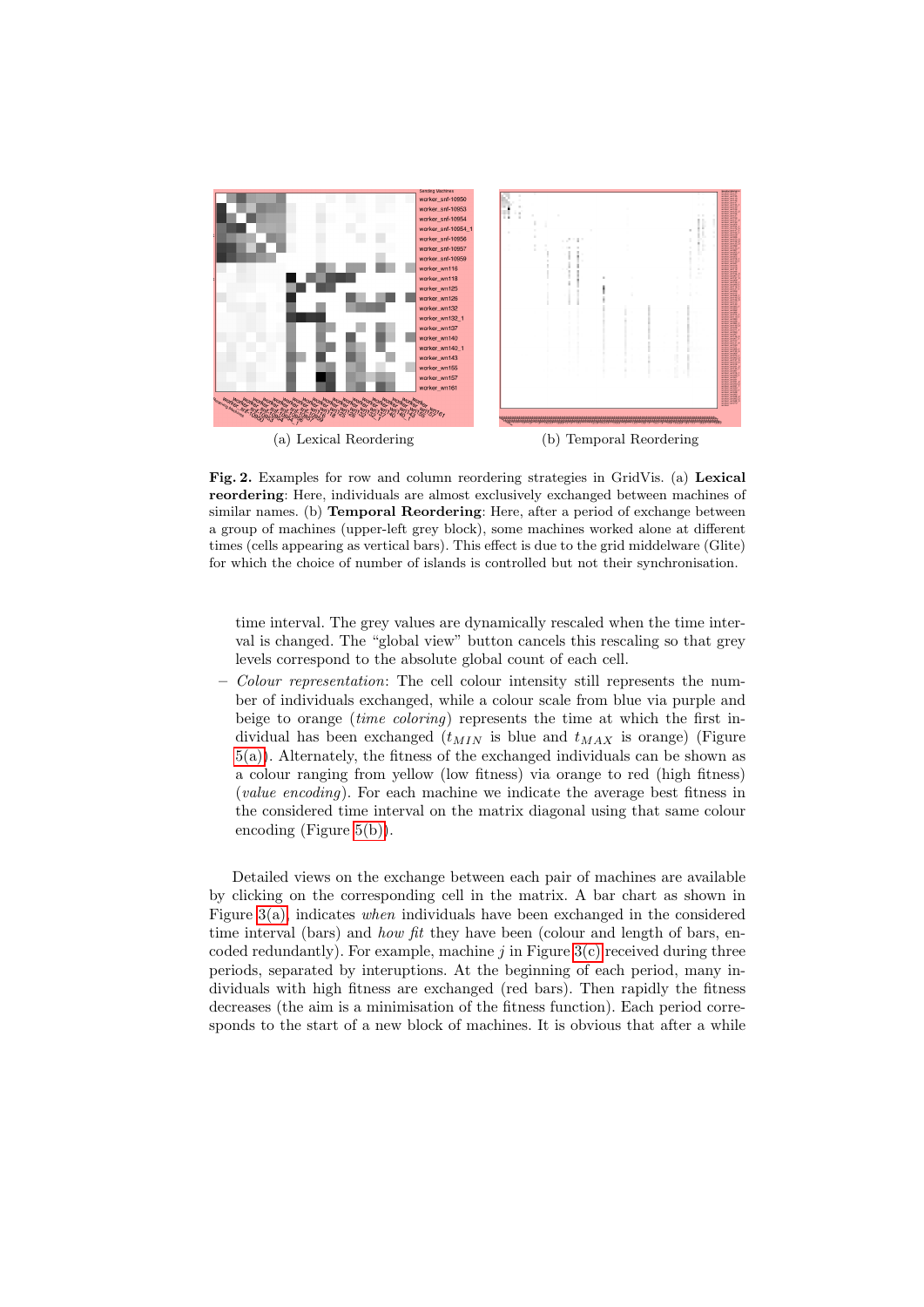<span id="page-6-2"></span>

<span id="page-6-5"></span><span id="page-6-4"></span><span id="page-6-3"></span>Fig. 3. Detailed views visualizing individuals exchanged between two machines, i and  $j$ , over time (horizontal bar). Each vertical bar represents an individual, its position on the black horizontal line corresponds to when he was exchanged, received or sent, between  $t_{MIN}$  and  $t_{MAX}$ . The colours and widths of the bars corresponds to fitness value (long and red is high, short and green is low).

the fitness of exchanged individuals rapidly reaches again the best so far global fitness.

Likewise, clicking a machine's label in the matrix columns, shows the same chart indicating when and how much individuals the machine received from the grid (Figure [3\(c\)\)](#page-6-3). Clicking a machine's name on a row shows what it sent  $(Figure 3(b)).$  $(Figure 3(b)).$  $(Figure 3(b)).$ 

# <span id="page-6-0"></span>4 Experimental analysis

#### 4.1 Setup

Experiments were run using EASEA [\[33\]](#page-11-13). The test case aims at minimising a Weierstras test function with 10 variables. GridVis has been used to analyse two sets of experiments:

- 1. EASEA-Grid experiments, performed on the Complex Systems Virtual Organization of the European Grid Infrastructure (EGI). Experiments have been performed with 20 and 100 islands. Parameters are given in Table [1.](#page-7-0)
- 2. EASEA-Cluster experiments, performed on a 24-core machine. In this experiment 15 specialized islands (Exploitation, Exploration and Storage Islands) have been used, according to [\[24\]](#page-11-4). Table [2](#page-7-1) displays the parameters of each type of island.

For each island connection events have been logged (timestamp, source, destination, individual to be transmitted and its fitness) for each sent/received individual throughout the execution. At the end of each experiment, log-files were collected and grouped in a single file to be displayed by GridVis.

#### <span id="page-6-1"></span>4.2 Results

The *EASEA-Grid experiments* have been used to generate Figures [1](#page-3-2) to [3,](#page-6-5) where de-synchronisation effects have been made evident using a temporal reordering, see figure [2\(b\).](#page-5-1) The second set of experiments is analysed below.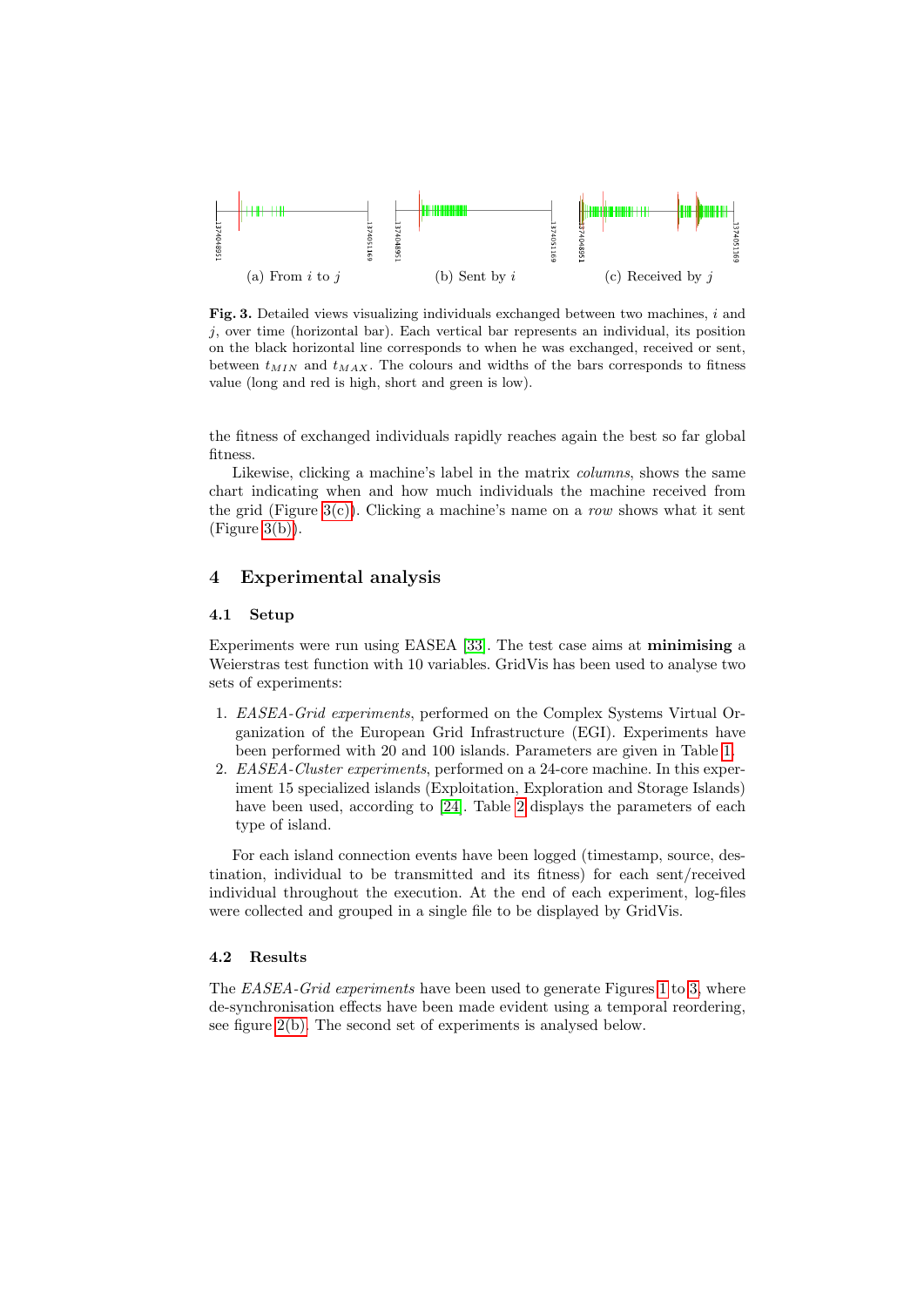<span id="page-7-0"></span>

|                                                  | 500     |                                                                                                                                              |
|--------------------------------------------------|---------|----------------------------------------------------------------------------------------------------------------------------------------------|
|                                                  | 512     |                                                                                                                                              |
| Crossover probability                            | 0.8     |                                                                                                                                              |
|                                                  | 0.3     |                                                                                                                                              |
|                                                  | $100\%$ |                                                                                                                                              |
|                                                  |         | 100%                                                                                                                                         |
|                                                  |         | Strong                                                                                                                                       |
|                                                  |         | 1                                                                                                                                            |
| <b>Table 1.</b> Parameters for <i>EASEA-Grid</i> |         |                                                                                                                                              |
| Island type                                      |         |                                                                                                                                              |
|                                                  |         |                                                                                                                                              |
| 10                                               | 4       | 1                                                                                                                                            |
| 70                                               | 70      | 70                                                                                                                                           |
| 40                                               | 40      | 40                                                                                                                                           |
| 0.8                                              | 0.7     | 0.3                                                                                                                                          |
| 0.8                                              | 0.7     | $0.3\,$                                                                                                                                      |
| $100\%$                                          | $100\%$ | 100%                                                                                                                                         |
| $100\%$                                          | $100\%$ | 100%                                                                                                                                         |
| Weak                                             |         |                                                                                                                                              |
| 0                                                | 1       | 1                                                                                                                                            |
|                                                  |         | 20-Islands 100-Islands<br>1000<br>2048<br>0.8<br>0.3<br>$100\%$<br>$100\%$<br>Strong<br><b>Exploring Exploiting Storing</b><br>Strong Strong |

<span id="page-7-1"></span>Table 2. Parameters for EASEA-Cluster

A first global view has been generated for EASEA-cluster on Figure [4.](#page-8-2) Machines 2930 to 2939 are exploring, machines 2940 to 2943 are exploiting, and a single storing machine is used (number 2944). A temporal reordering shows the three clusters (Figure  $5(a)$ ), and colour time and colour fitness views (Figures [5\(a\)](#page-8-0) and [5\(b\)\)](#page-8-1) make the different roles of machines types clear.

The following exchange rules have been used  $(a)$  Exploring machines send their individuals to every machine except the storing machine.  $(b)$  Exploiting machines send their individuals to every machine except the exploring machines. (c) The storing machine receives individuals but does not send any individuals.

Figure [5\(a\)](#page-8-0) shows a large cluster of machines (the 10 exploring machines), related by blue cells. They communicate efficiently. The smaller cluster of exploiting machines is in brown, which makes evident that exploiting machines have been started after exploring machines. Figure [5\(b\)](#page-8-1) then shows that higher fitness individuals are exchanged in the small cluster of exploiting machines (darker cells), which is coherent with the respective role of exploring and exploiting machines.

Now, let us examine the content of exchanges: as a machine always sends its best individual, the fitness of this individual is an instantaneous image of the state of the corresponding island. Exploring machines decrease their fitness quickly at the beginning of the evolution and then stagnate (Figure  $6(a)$ ), while exploiting machines improve their solutions later (figures  $6(b)$  and  $6(c)$ ). This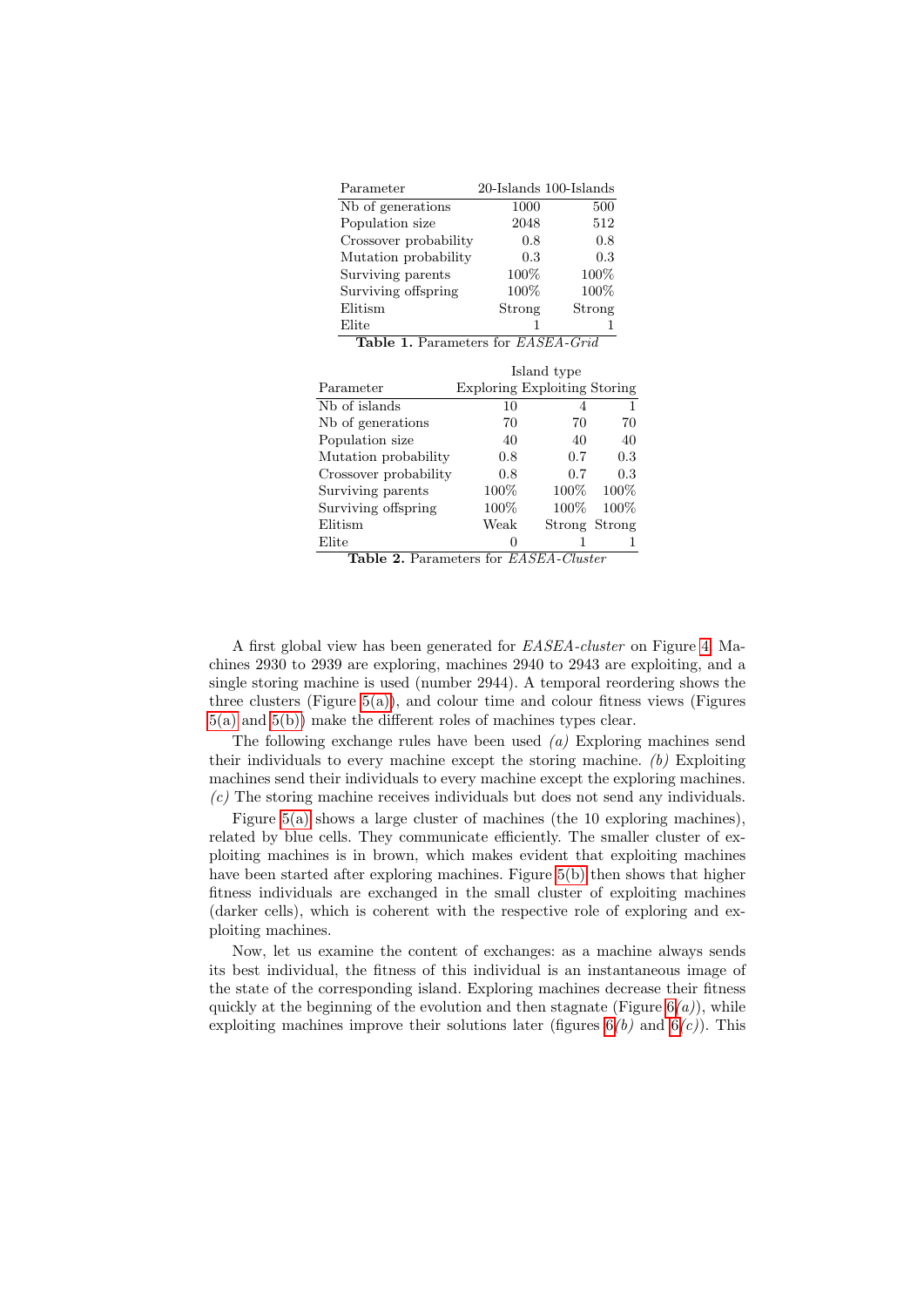

Fig. 4. EASEA-cluster experiment: global view for the 15 machines.

<span id="page-8-2"></span><span id="page-8-0"></span>

(a) Colour indicating time of interaction (from purple to orange).



<span id="page-8-1"></span>(b) Colour indicating fitness (from yellow to red)

Fig. 5. EASEA-cluster experiment results. Rows and columns are ordered according to time.



<span id="page-8-3"></span>Fig. 6. *EASEA-cluster experiments*: Individuals sent by an exploiting machine (a), sent (b) and received (c) by an exploring machine.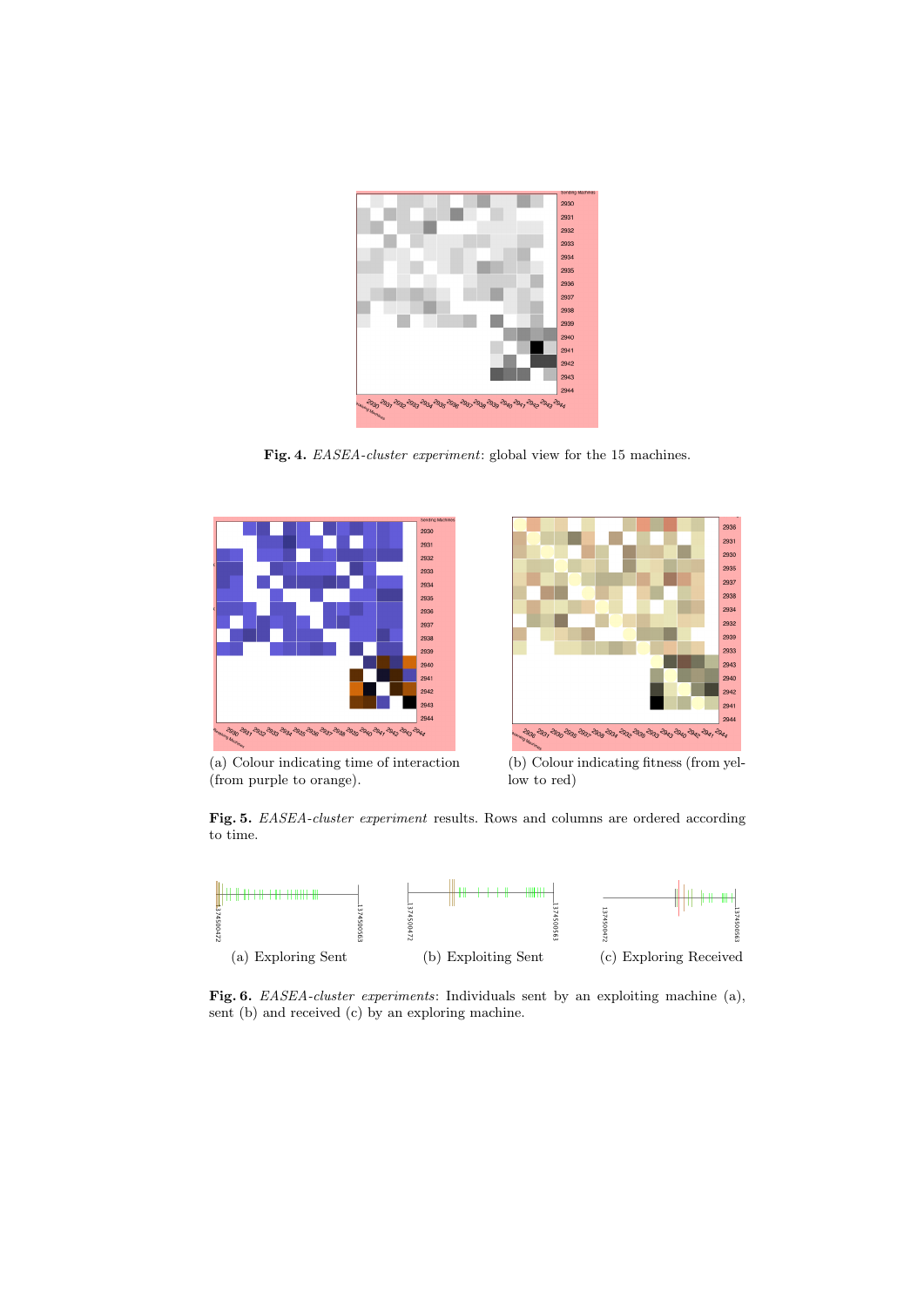fact can be verified on a view visualizing the end of the run (Figure [7\)](#page-9-2): individuals that were sent by exploring machines are coloured red (indicating low performance) while better individuals are manipulated by the exploitation cluster. The role of the storing is to collect best results, it thus only receives dark yellow coloured individuals.



<span id="page-9-2"></span>Fig. 7. EASEA-cluster experiments: Fitness information about the exchanges, zoom. Yellow areas correspond to better fitness (minisation aim).

# <span id="page-9-1"></span>5 Conclusions and future works

GridVis has proved to be a useful tool to understand the exchange of indivisuals in a grid or on a cluster of machines, runnig an island-based model. The activity of the machine is monitored and the time and quality of the exchanges are easily visualized. The kind of representation that GridVis offers helps the user with characterising a good launch on the grid, thus facilitates the parameters tuning task.

Future work will consider the development of GridVis for dynamic visusalisation, allowing on-line monitoring and parameter adjustments during execution. The integration of GridVis into a development framework based on EASEA for intensive computation purpose will also be considered (within the EASEA-Cloud Emergence project).

### References

<span id="page-9-0"></span>1. Whitley, D., Rana, S., Heckendorn, R.B.: The island model genetic algorithm: On separability, population size and convergence. Journal of Computing and Informa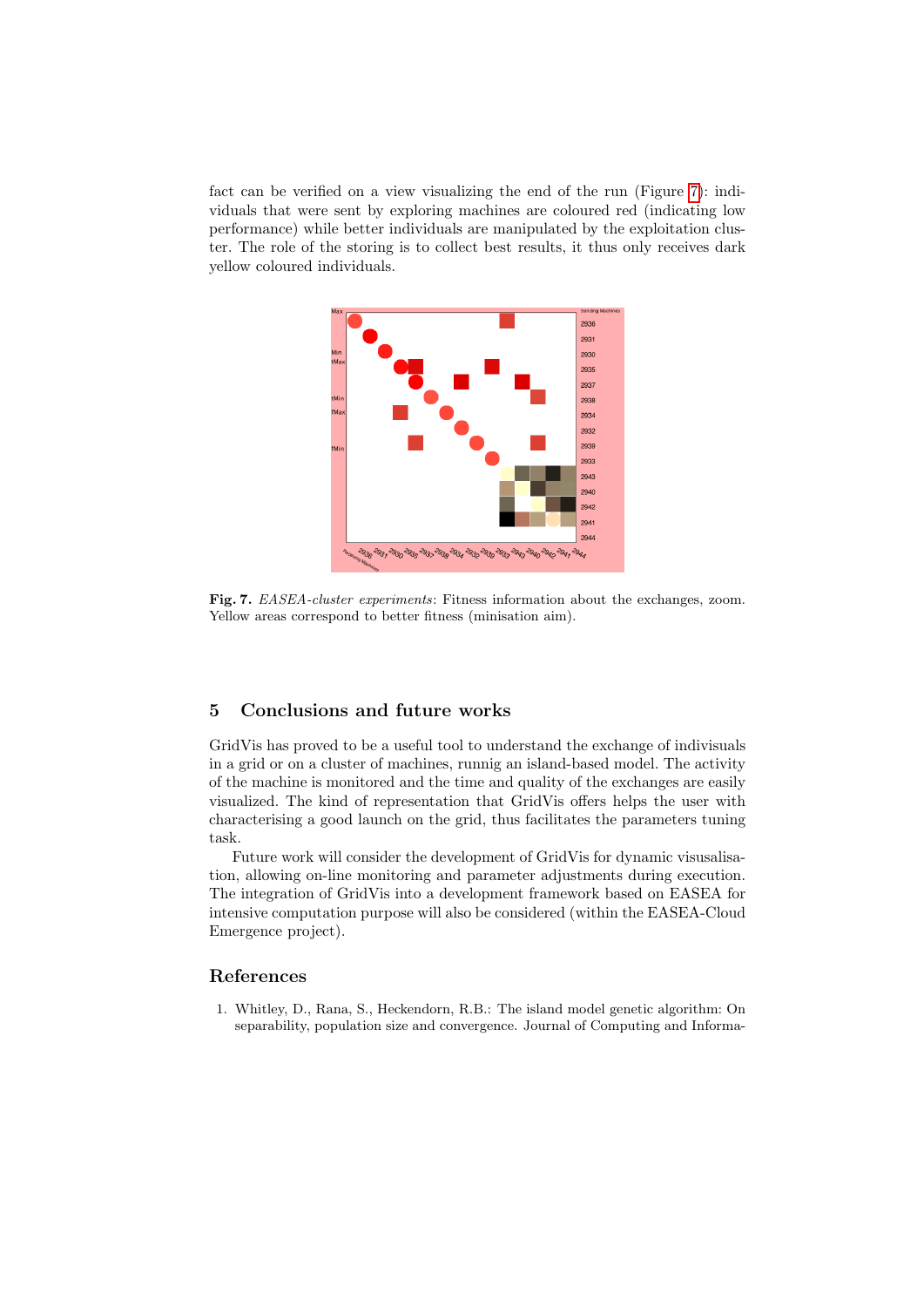tion Technology 7 (1999) 33–48

- <span id="page-10-0"></span>2. Lutton, E., Fekete, J.D.: Visual analytics of ea data. In: Genetic and Evolutionary Computation Conference, GECCO 2011. (2011) July 12-16, 2011, Dublin, Ireland.
- <span id="page-10-1"></span>3. Lutton, E., Tonda, A., Gaucel, S., Foucquier, J., Riaublanc, A., Perrot, N.: Food model exploration through evolutionary optimization coupled with visualization: application to the prediction of a milk gel structure. In: From Model Foods to Food Models. DREAM Project's International Conference. (June 2013)
- <span id="page-10-2"></span>4. Pohlheim, H., AG, D.: Understanding the Course and State of Evolutionary Optimizations Using Visualization: Ten Years of Industry Experience with Evolutionary Algorithms. Artificial Life 12 (2006) 217–227
- <span id="page-10-3"></span>5. Spears, W.M.: An overview of multidimensional visualization techniques. In: Evolutionary Computation Visualization Workshop. (1999) T. D. Collins, editor, Orlando, Florida, USA.
- <span id="page-10-4"></span>6. Routen, T.: Techniques for the visualisation of genetic algorithms. In: The First IEEE Conference on Evolutionary Computation. Volume II. (1994) 846–851
- <span id="page-10-5"></span>7. Shine, W., Eick, C.: Visualizing the evolution of genetic algorithm search processes. In: Proceedings of 1997 IEEE International Conference on Evolutionary Computation, IEEE Press (1997) 367–372
- <span id="page-10-6"></span>8. Wu, A.S., Jong, K.A.D., Burke, D.S., Grefenstette, J.J., Ramsey, C.L.: Visual analysis of evolutionary algorithms. In: In Proceedings of the 1999 Conference on Evolutionary Computation (CEC'99), IEEE Press (1999) 1419–1425
- <span id="page-10-7"></span>9. Hart, E., Ross, P.: Gavel - a new tool for genetic algorithm visualization. IEEE Trans. Evolutionary Computation 5(4) (2001) 335–348
- <span id="page-10-8"></span>10. Mach, M. Zetakova, Z.: Visualising genetic algorithms: A way through the Labyrinth of search space. In: Intelligent Technologies - Theory and Applications. IOS Press, Amsterdam (2002) 279–285 P. Sincak - J. Vascak - V. Kvasnicka - J. Pospichal (eds.).
- <span id="page-10-9"></span>11. Bedau, M.A., Joshi, S., Lillie, B.: Visualizing waves of evolutionary activity of alleles. In: Proceedings of the 1999 GECCO Workshop on Evolutionary Computation Visualization. (1999) 96–98
- <span id="page-10-10"></span>12. Bullock, S., Bedau, M.A.: Exploring the dynamics of adaptation with evolutionary activity plots. Artif. Life 12 (March 2006) 193–197
- <span id="page-10-11"></span>13. Pohlheim, H.: Visualization of evolutionary algorithms - set of standard techniques and multidimensional visualization. In: GECCO'99 - Proceedings of the Genetic and Evolutionary Computation Conference, San Francisco, CA. (1999) 533–540
- <span id="page-10-12"></span>14. Pohlheim, H.: Geatbx - genetic and evolutionary algorithm toolbox for matlab http://www.geatbx.com/.
- <span id="page-10-13"></span>15. Computer, A.K., Kerren, A.: Eavis: A visualization tool for evolutionary algorithms. In: Proceedings of the IEEE Symposium on Visual Languages and Human-Centric Computing (VL/HCC 05. (2005) 299–301
- <span id="page-10-14"></span>16. Parmee, I., Abraham, J.: Supporting implicit learning via the visualisation of coga multi-objective data. In: CEC2004, Congress on Evolutionary Computation, 19-23 June. Volume 1. (2004) 395 – 402
- <span id="page-10-15"></span>17. Collins, T.D. In: Visualizing evolutionary computation. Springer-Verlag New York, Inc., New York, NY, USA (2003) 95–116
- <span id="page-10-16"></span>18. Daida, J., Hilss, A., Ward, D., Long, S.: Visualizing tree structures in genetic programming. Genetic Programming and Evolvable Machines 6 (2005) 79–110
- <span id="page-10-17"></span>19. Kohl, J., Casavant, T.: A software engineering, visualization methodology for parallel processing systems. In: Computer Software and Applications Conference, 1992. COMPSAC '92. Proceedings., Sixteenth Annual International. (1992) 51–56